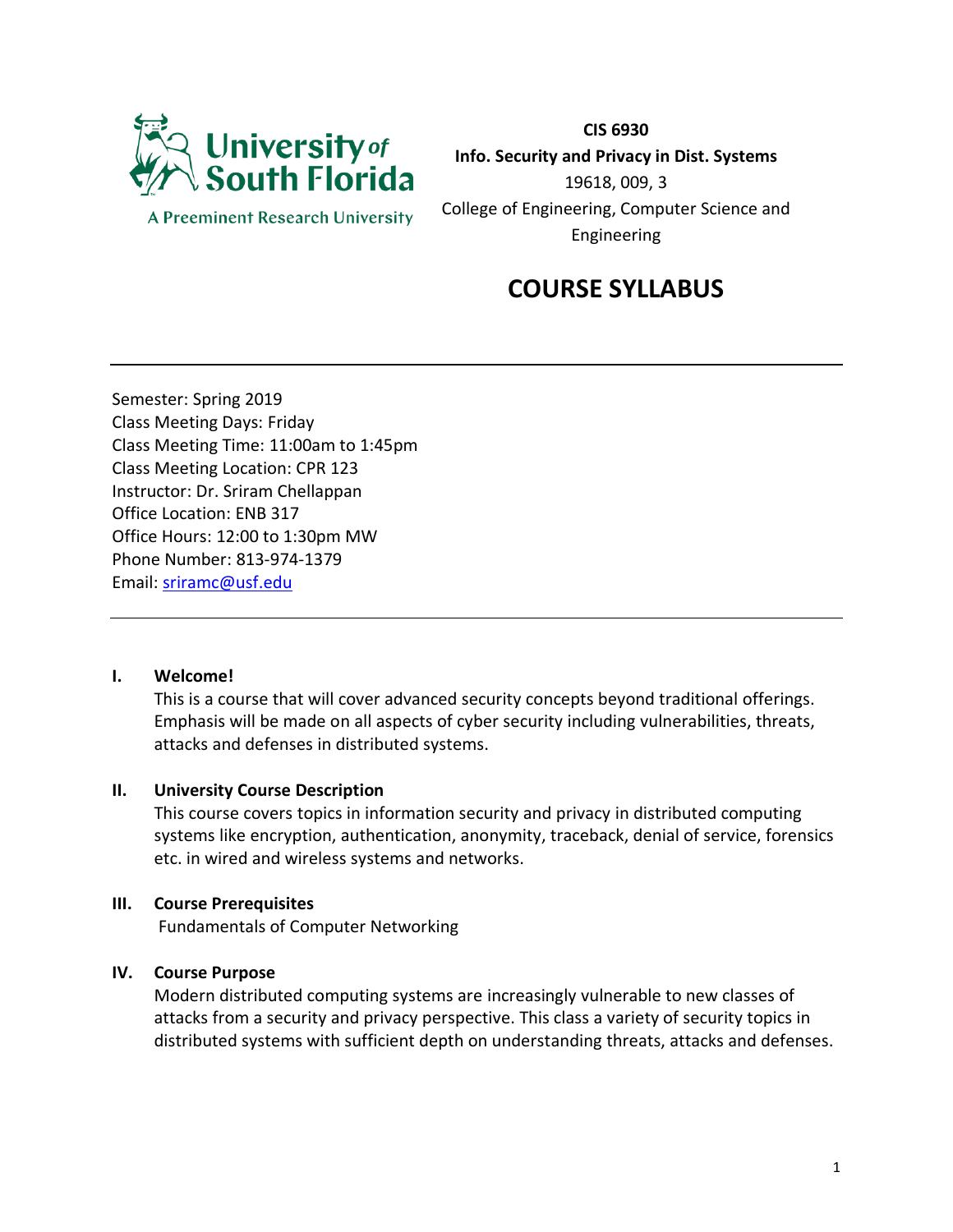# **V. How to Succeed in this Course**

Attend classes, submit assignments, ask questions, read about attacks in the industry today/ their impacts, dig deeply into the issues presented in class, see how the material learned is relevant in current contexts, ask questions, and do well in exams and the project. Videos of lectures will be posted for every topic. You are expected to view them carefully, take notes and ask follow up questions in class.

# **VI. Course Topics**

- 1) Emerging vulnerabilities, threats, attacks, defense mechanisms and analysis tools for distributed systems security
- 2) How to formally define metrics to analyze security systems performance
- 3) How to understand tradeoffs between security and other aspects like system design, energy efficiency and overhead
- 4) Understand challenges in wired and wireless systems security
- 5) Understand ethical aspects of cyber security

# **VII. Student Learning Outcomes**

At the conclusion of the course, students will be expected to get a clear and in-depth understanding of state of the art in information security and privacy in emergent computing systems from the perspective of attacks and defenses.

#### **VIII. Readings and Course Materials**

Materials will be posted throughout the class as reading materials on Canvas. Videos of lectures will be posted for every topic. You are expected to view them.

# **IX. Supplementary (Optional) Texts and Materials**

None.

#### **X. Grading Scale**

|           | Tentative Grading Scale (%) |
|-----------|-----------------------------|
| 94-100    | A                           |
| $90 - 93$ | А-                          |
| $87 - 89$ | B+                          |
| 84 – 86   | В                           |
| $80 - 83$ | B-                          |
| $77 - 79$ | C+                          |
| 74 – 76   | C                           |
| $70 - 73$ | C-                          |
| 67 – 69   | D+                          |
| 64 – 66   | D                           |
| 60 — 63   | D-                          |
| $0 - 59$  | F                           |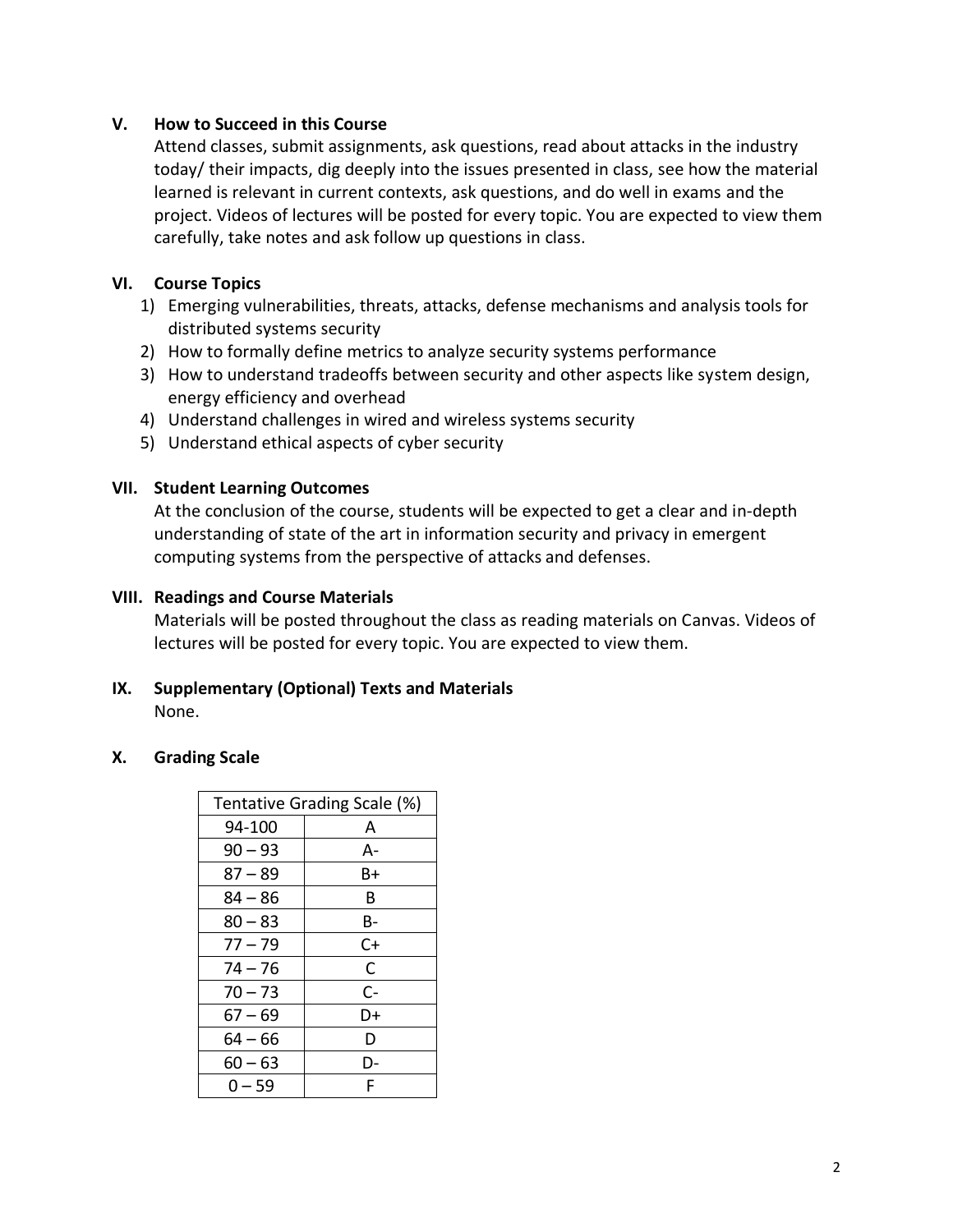#### **XI. Grade Categories and Weights**

| Exam $1$ :  | 40%        |
|-------------|------------|
| Final Exam: | 40%        |
| Project:    | <b>20%</b> |

#### **XII. Project Assignments and Exams**

Exam 1: Week 9 – Tentative Project: Week 14 – Tentative Final Exam – Finals Weeks – Monday April 29, 8pm to 10pm in class

#### **XIII. Grade Dissemination**

Graded tests and materials in this course will be returned individually. You can access your scores at any time using "Grades" in Canvas. You are strongly recommended to do so.

#### **XIV. Course Schedule**

| <b>Topics Covered</b> |                                                          |
|-----------------------|----------------------------------------------------------|
| Module 1              | Introduction to Basic Concepts in Security and Privacy   |
| Module 2              | Key Management in Distributed Sensor Networks            |
| Module 3              | Security in RFID Network Systems                         |
| Module 4              | Secure Communications in Emerging Vehicular Networks     |
| Module 5              | <b>Intrusion Detection in Wireless Sensor Networks</b>   |
|                       | Exam 1                                                   |
| Module 6              | Internet Worms and Distributed Denial of Service Attacks |
| Module 7              | <b>Combating DDoS Attacks</b>                            |
| Module 8              | <b>IP Traceback</b>                                      |
| Module 9              | Anonymity on the Internet                                |
| Module 10             | Human Centered Cyber Security Designs                    |
|                       | Exam 2                                                   |

#### **XV. Course Policies: Grades**

**Late Work Policy**: Late work will not be accepted, unless prior arrangements have been made with instructor for unavoidable reasons (other professional commitments, religious events etc.), or documented medical reasons (with a doctor note). No make-ups for exams are allowed, unless prior arrangements are made with instructor, or for documented medical reasons.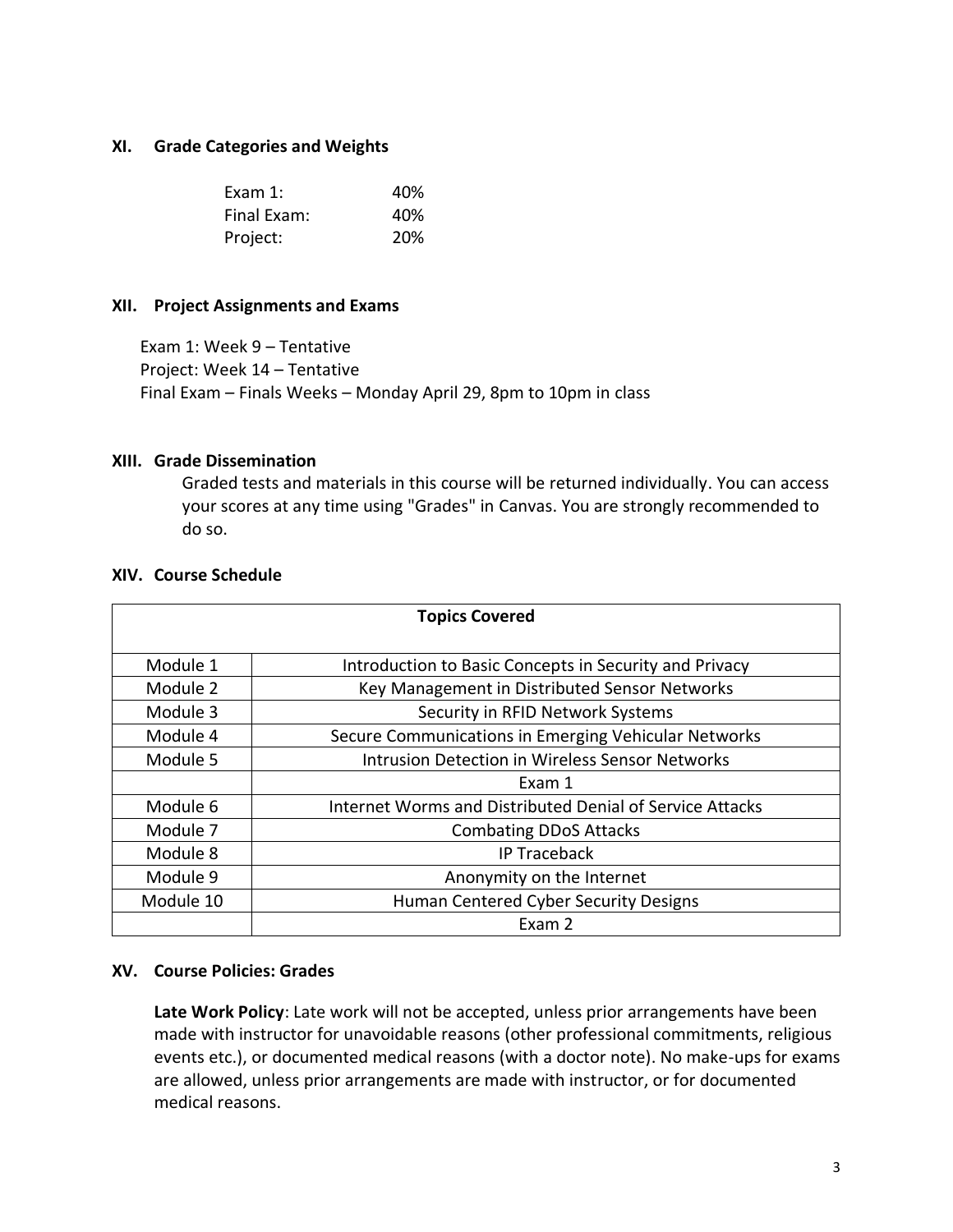#### **Extra Credit Policy**: There is none

**Grades of "Incomplete"**: The current university policy concerning incomplete grades will be followed in this course. An "I" grade may be awarded to a student only when a small portion of the student's work is incomplete and only when the student is otherwise earning a passing grade. The time limit for removing the "I" is one week, and will be considered only under extenuating circumstances.

# **Rewrite Policy**: There is none

**Make-up Exams Policy**: No make-ups for exams are allowed, unless prior arrangements are made with instructor, or for documented medical reasons.

**Exam Retention Policy**: They will be retained for one week after the Final exam.

**Essay Commentary Policy**: There are no essays for this class.

**Group Work Policy**: All work must be your own. Group work is not permitted under any circumstances.

**Final Examinations Policy**: All final exams are to be scheduled in accordance with the University's final examination policy.

# **XVI. Course Policies: Technology and Media**

Email is the preferred way of communication for this course. I mostly use Canvas to send emails about assignments, course materials, deadlines, exam dates etc. Please make sure there is space to receive emails. I also prefer email, or face to face as the best form of communication with me. Videos of lectures will be posted for every topic. You are expected to view them. If you need help learning how to perform various tasks related to this course or other courses being offered in Canvas, please view the following videos or consult the Canvas help guides. You may also contact USF's IT department at (813) 974 1222 or [help@usf.edu.](mailto:help@usf.edu) Regarding usage of laptops, it is upto you. Please ensure that other students are not disturbed with your laptop use (via key stroke sounds, audio etc.). You can use audio recorders in class as long they are not intrusive.

#### **XVII. Course Policies: Student Expectations**

#### **Academic Integrity**

Academic integrity is the foundation of the University of South Florida System's commitment to the academic honesty and personal integrity of its university community. Academic integrity is grounded in certain fundamental values, which include honesty, respect, and fairness. Broadly defined, academic honesty is the completion of all academic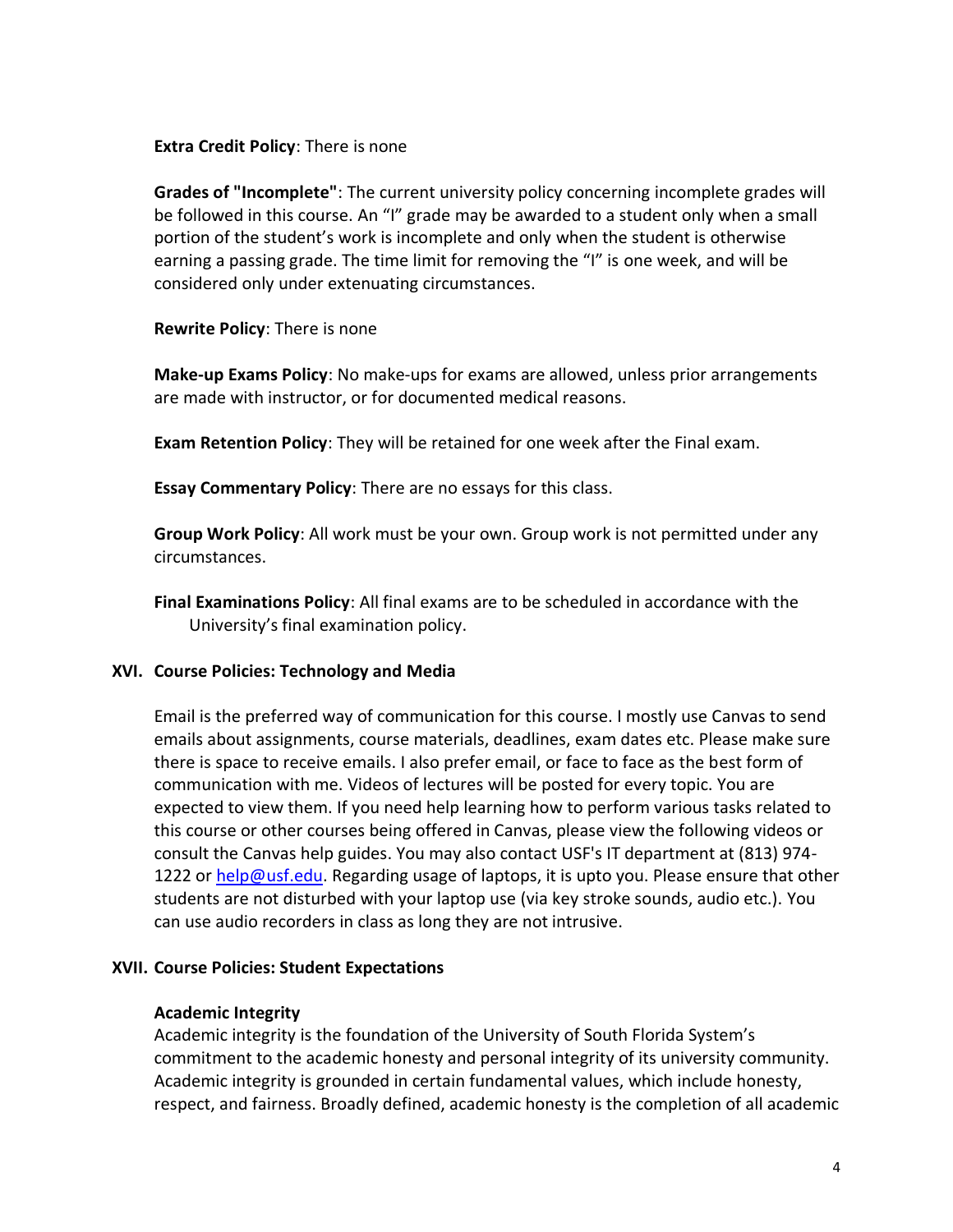endeavors and claims of scholarly knowledge as representative of one's own efforts. The final decision on an academic integrity violation and related academic sanction at any USF System institution shall affect and be applied to the academic status of the student throughout the USF System, unless otherwise determined by the independently accredited institution. The process for faculty reporting of academic misconduct, as well as the student's options for appeal, are outlined in detail in [USF System Regulation 3.027.](http://regulationspolicies.usf.edu/regulations/pdfs/regulation-usf3.027.pdf)

#### **Disruption to Academic Progress**

Disruptive students in the academic setting hinder the educational process. Disruption of the academic process is defined as the act, words, or general conduct of a student in a classroom or other academic environment which in the reasonable estimation of the instructor: (a) directs attention away from the academic matters at hand, such as noisy distractions, persistent, disrespectful or abusive interruption of lecture, exam, academic discussion, or general University operations, or (b) presents a danger to the health, safety, or well-being of self or other persons.

#### **Academic Grievance Procedure**

The purpose of these procedures is to provide all undergraduate and graduate students taking courses within the University of South Florida System an opportunity for objective review of facts and events pertinent to the cause of the academic grievance. An "academic grievance" is a claim that a specific academic decision or action that affects that student's academic record or status has violated published policies and procedures, or has been applied to the grievant in a manner different from that used for other students.

#### **Disability Access**

Students with disabilities are responsible for registering with Students with Disabilities Services (SDS) (SVC 1133) in order to receive academic accommodations. SDS encourages students to notify instructors of accommodation needs at least five (5) business days prior to needing the accommodation. A letter from SDS must accompany this request.

#### **Sexual Misconduct / Sexual Harassment**

USF is committed to providing an environment free from sex discrimination, including sexual harassment and sexual violence [\(USF System Policy 0-004\)](http://regulationspolicies.usf.edu/policies-and-procedures/pdfs/policy-0-004.pdf). The USF Center for Victim is a confidential resource where you can talk about incidents of sexual harassment and gender-based crimes including sexual assault, stalking, and domestic/relationship violence. This confidential resource can help you without having to report your situation to either the [Office of Student Rights and Responsibilities](https://www.usf.edu/student-affairs/student-rights-responsibilities/) (OSSR) or the [Office of Diversity,](https://www.usf.edu/diversity/)  [Inclusion, and Equal Opportunity](https://www.usf.edu/diversity/) (DIEO), unless you request that they make a report. Please be aware that in compliance with Title IX and under the USF System Policy, educators must report incidents of sexual harassment and gender-based crimes including sexual assault, stalking, and domestic/relationship violence. If you disclose any of these situations in class, in papers, or to me personally, I am required to report it to OSSR or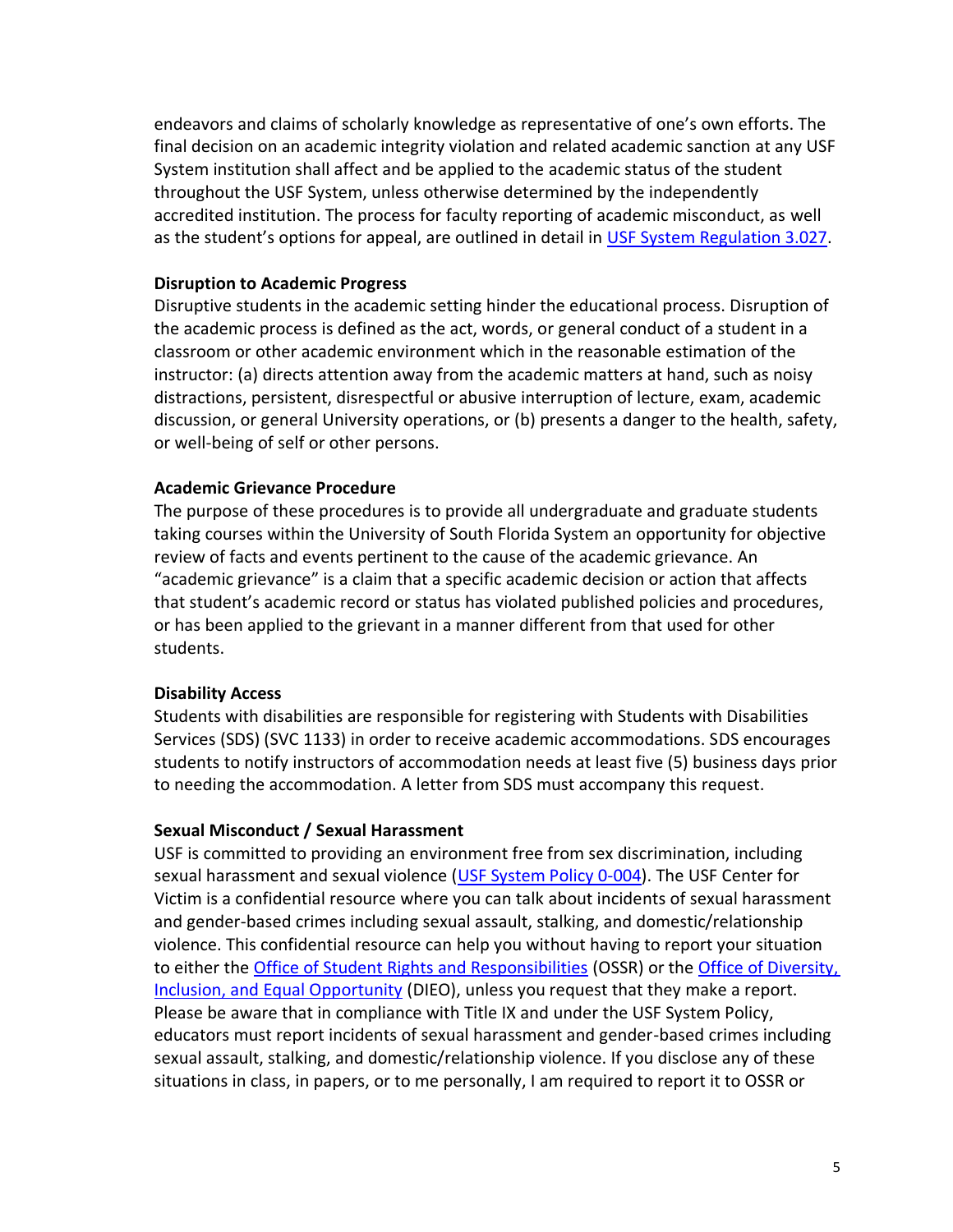DIEO for investigation. Contact the [USF Center for Victim Advocacy and Violence](https://www.usf.edu/student-affairs/victim-advocacy/)  [Prevention:](https://www.usf.edu/student-affairs/victim-advocacy/) (813) 974-5757.

# **Religious Observances**

All students have a right to expect that the University will reasonably accommodate their religious observances, practices and beliefs [\(USF System Policy 10-045\)](http://regulationspolicies.usf.edu/policies-and-procedures/pdfs/policy-10-045.pdf). The USF System, through its faculty, will make every attempt to schedule required classes and examinations in view of customarily observed religious holidays of those religious groups or communities comprising the USF System's constituency. Students are expected to attend classes and take examinations as determined by the USF System. No student shall be compelled to attend class or sit for an examination at a day or time prohibited by his or her religious belief. However, students should review the course requirements and meeting days and times to avoid foreseeable conflicts, as excessive absences in a given term may prevent a student from completing the academic requirements of a specific course. Students are expected to notify their instructors at the beginning of each academic term if they intend to be absent for a class or announced examination, in accordance with this Policy.

# **Statement of Academic Continuity**

In the event of an emergency, it may be necessary for USF to suspend normal operations. During this time, USF may opt to continue delivery of instruction through methods that include, but are not limited to: Learning Management System, online conferencing, email messaging, and/or an alternate schedule. It is the responsibility of the student to monitor the Learning Management System for each class for course-specific communication, and the main USF, College, and Department websites, emails, and MoBull messages for important general information [\(USF System Policy 6-010\)](http://regulationspolicies.usf.edu/policies-and-procedures/pdfs/policy-6-010.pdf). For additional guidance on emergency protective actions and hazards that affect the University, please visit [www.usf.edu/em](http://www.usf.edu/em)

**Attendance Policy:** Attendance is expected for all classes, although you will not be penalized for missed classes.

**Professionalism Policy:** Per university policy and classroom etiquette; mobile phones, iPods, etc. **must be silenced** during all classroom and lab lectures. Those not heeding this rule will be asked to leave the classroom/lab immediately so as to not disrupt the learning environment. Please arrive on time for all class meetings. Students who habitually disturb the class by talking, arriving late, etc., and have been warned may suffer a reduction in their final class grade.

**End of Semester Student Evaluations:** All classes at USF make use of an online system for students to provide feedback to the University regarding the course. These surveys will be made available at the end of the semester, and the University will notify you by email when the response window opens. Your participation is highly encouraged and valued.